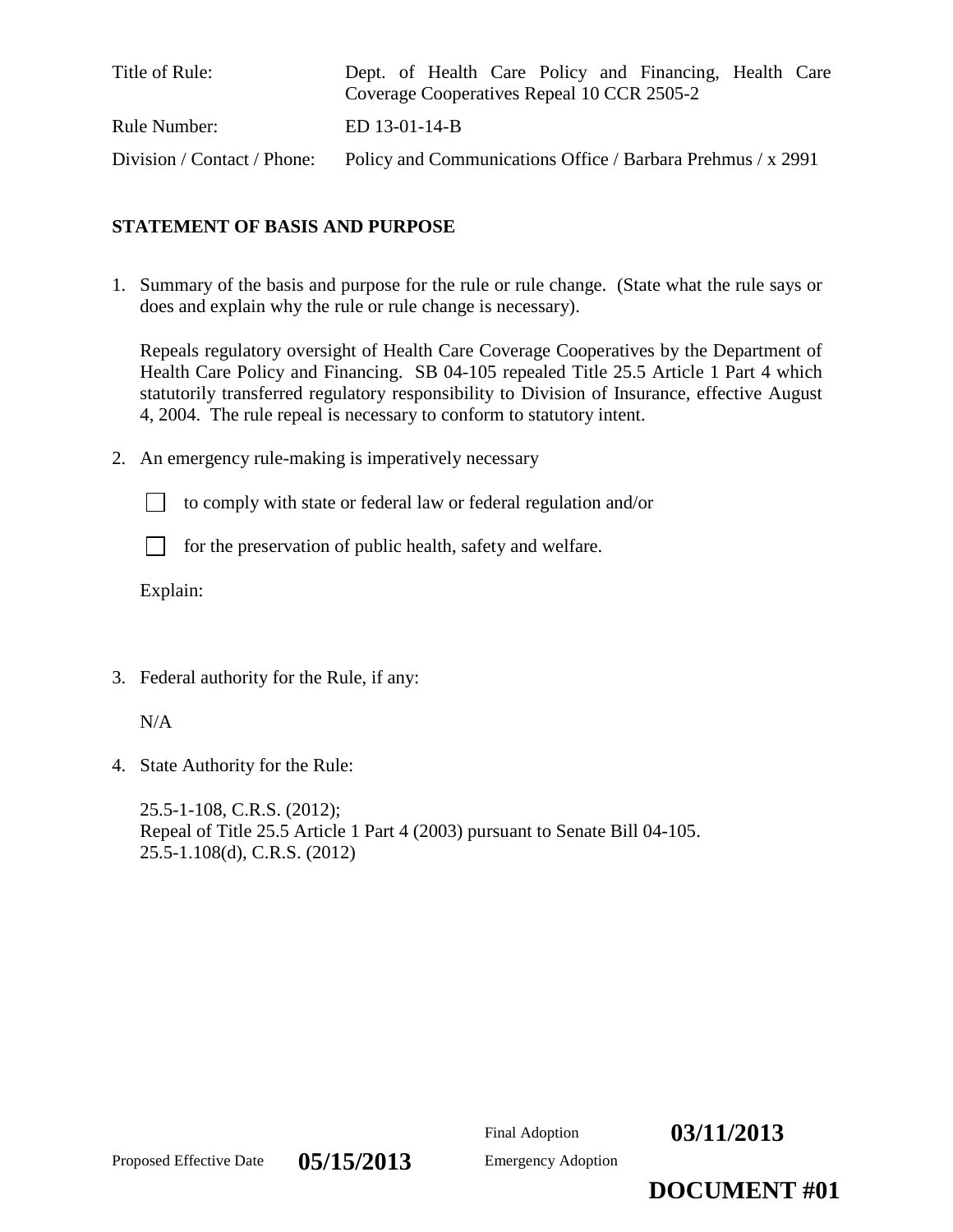| Title of Rule:              | Dept. of Health Care Policy and Financing, Health Care<br>Coverage Cooperatives Repeal 10 CCR 2505-2 |  |
|-----------------------------|------------------------------------------------------------------------------------------------------|--|
| Rule Number:                | ED 13-01-14-B                                                                                        |  |
| Division / Contact / Phone: | Policy and Communications Office / Barbara Prehmus / x 2991                                          |  |

# **REGULATORY ANALYSIS**

1. Describe the classes of persons who will be affected by the proposed rule, including classes that will bear the costs of the proposed rule and classes that will benefit from the proposed rule.

No classes of persons will be affected by repeal of the rule, which is being done to conform to the statutory transfer of regulatory authority for Health Care Coverage Cooperatives to the Division of Insurance under SB 04-105, effective August 34, 2004. The Division of Insurance has confirmed there are no anticipated resulting negative consequences.

2. To the extent practicable, describe the probable quantitative and qualitative impact of the proposed rule, economic or otherwise, upon affected classes of persons.

Repeal of the rule to conform to statutory repeal will not result in negative quantitative or qualitative impact.

3. Discuss the probable costs to the Department and to any other agency of the implementation and enforcement of the proposed rule and any anticipated effect on state revenues.

There are no probable costs to the Department resulting from the repeal.

4. Compare the probable costs and benefits of the proposed rule to the probable costs and benefits of inaction.

 Inaction will result in the Department having rules for Health Care Coverage Cooperatives without any supporting statutory authority.

5. Determine whether there are less costly methods or less intrusive methods for achieving the purpose of the proposed rule.

There are no other methods for conforming to statutory intent.

6. Describe any alternative methods for achieving the purpose for the proposed rule that were seriously considered by the Department and the reasons why they were rejected in favor of the proposed rule.

No alternative methods were considered.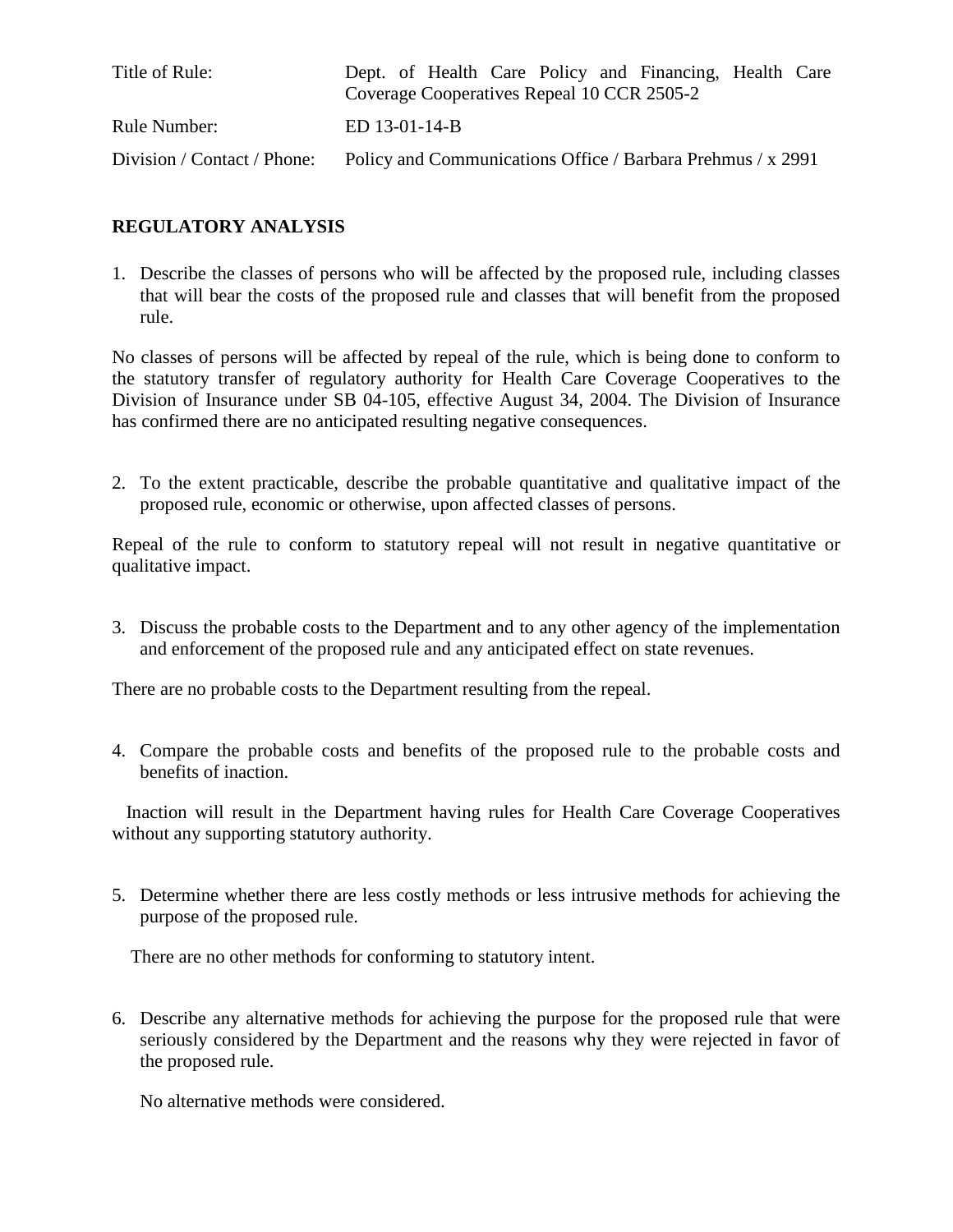**This rule was repealed, effective May 15, 2013**

**2505 Office of Public and Private Initiatives**

**10 CCR 2505-2 HEALTH CARE COVERAGE COOPERATIVES**

**Rule OPPI-96-1 (pursuant to HB 94-1193 and HB 96-1264)**

#### **I. STATEMENT OF BASIS AND PURPOSE**

- A. Basis. The authority for these rules is based on H.B. 94-1193 and HB 96-1264, as codified in C.R.S., sections 6-18-103(1)(d), 6-18-201(2), 6-18-202, 204, 205, 206, 207, 207.5, 207.7, and 208.
- B. Purpose. This rule provides for the creation of entities called health care coverage cooperatives ("cooperatives"), established to increase the availability and affordability of health care coverage for people in the state of Colorado. The regulations define the criteria by which cooperatives will be judged when seeking licensure from the Executive Director ("director") of the Department of Health Care Policy and Financing. The rule also and defines what cooperatives need to do to be effective purchasers of health care.

The regulations also establish procedures for certified health care coverage cooperatives to apply for and obtain a waiver, pursuant to § 6-18-207.5, C.R.S., permitting them to negotiate rates with health plans that are different than would otherwise be permitted under the small group insurance reform law. The rule also establishes annual reporting requirements for waivered cooperatives. More specifically, the rule serves the following purposes:

- 1. to focus competition between health plans on cost and quality, rather than on underwriting ability;
- 2. to provide greater consumer choice of health plans;
- 3. to create standards to ensure that cooperatives act in the interests of consumers;
- 4. to define what types of entities will need to apply for licensure as health care purchasing cooperatives and the time-frame in which they must do so;
- 5. to set out a timeline for the director's review of such applications for licensure and subsequent annual reports;
- 6. to clearly enumerate the types of materials required for such applications and annual reports, in order to expedite the application procedure. Standardization of application and annual reporting materials will also ensure a greater degree of fairness in the department's decision-making;
- 7. to provide a standard procedure for cooperatives to protect the confidentiality of their members by limiting the use of individually-identifying health information to research approved by the director;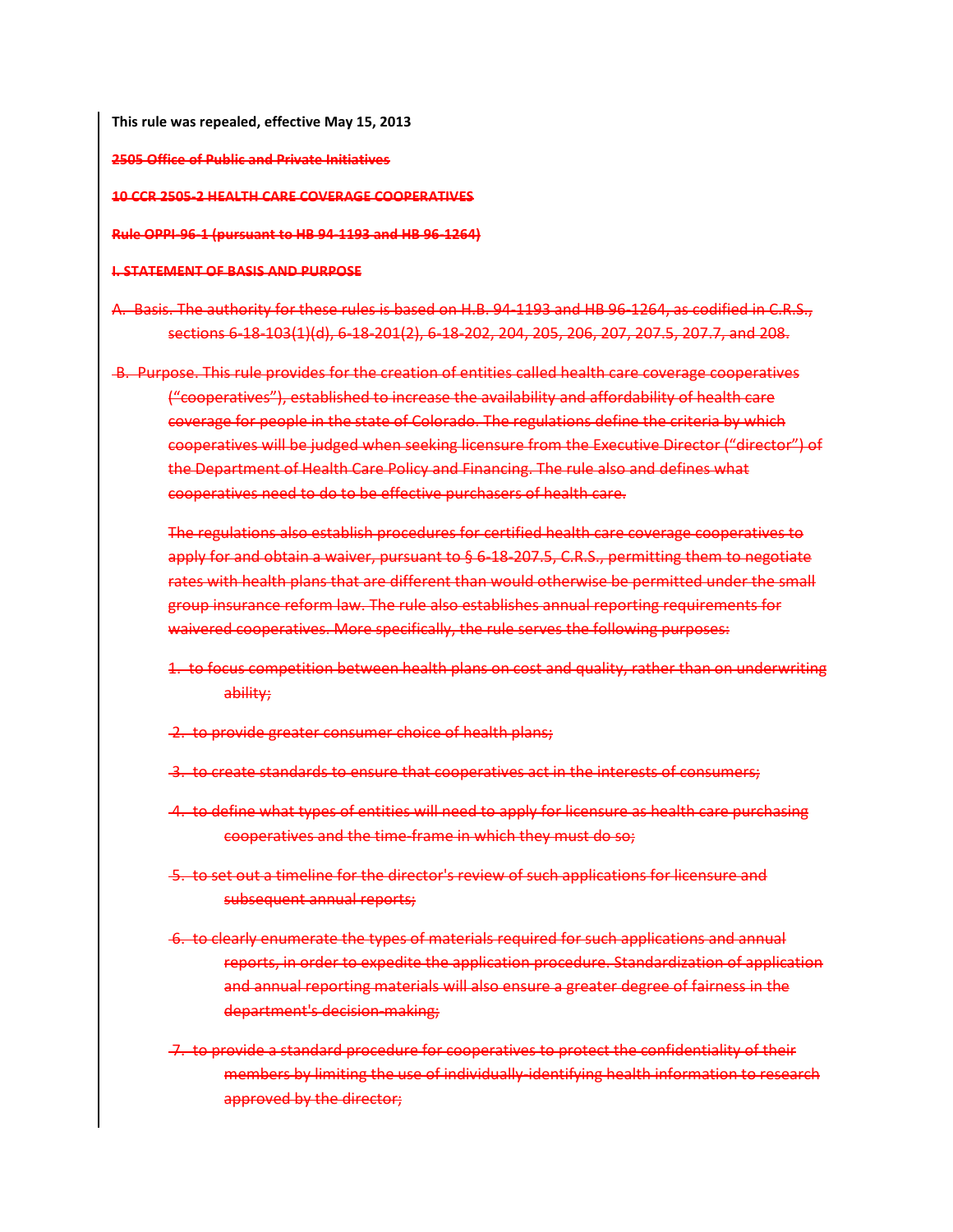- 8. to clearly define the responsibilities and duties of cooperatives, in order to provide the department and the cooperatives themselves with an understanding of the standards by which a cooperative will be deemed to be in compliance with the law; and,.
- 9. to ensure that certified health care cooperatives granted a waiver pursuant to section 6-18- 207.5, C.R.S., do not engage in riskskimming and/or cost-shifting behavior.

## **II. DEFINITIONS**

- A. "affiliate" or "affiliated" means any entity or person that directly or indirectly, through one or more intermediaries, controls or is controlled by, or is under common control with, a specified entity or person.
- B. "carrier" means any entity that provides health coverage in this state including a franchise insurance plan, a fraternal benefit society, a health maintenance organization, a nonprofit hospital and health service corporation, a sickness and accident insurance company, and any other entity providing a plan of health insurance or health benefits subject to the insurance laws and regulations of Colorado. Carrier includes a "licensed provider network or individual provider" as defined in C.R.S. 6-18-102(11).
- C. "case characteristics" shall have the same meaning as in section 10-8-602(3.2) and 10-16-105(8)(e), C.R.S.
- D. "complaint" means a written communication primarily expressing a grievance.
- E. "department" means the Department of Health Care Policy and Financing.
- F. "director" means the executive director of the Department of Health Care Policy and Financing.
- G. "existing coverage" means benefits or coverage provided under:
	- 1. Medicare or Medicaid;
	- 2. The Colorado Uninsurable Health Insurance Program;
	- 3. an employer-based or group health insurance or health benefit plan; or
	- 4. an individual health insurance policy or contract issued by an entity authorized to do business under the Colorado Health Care Coverage Act, Article 16, Title 10 C.R.S. "health care coverage plan" means any hospital or medical policy, contract, or certificate, hospital or medical service plan contract, or health maintenance organization subscriber contract, or any other plan of health benefits which is subject to regulation by the division of insurance.
- H. "insurance producer" or "producer," except as otherwise provided in section 10-2-105, C.R.S. means a person who solicits, negotiates, effects, procures, delivers, renews, continues, or binds: (a) policies of insurance for risks residing, located, or to be performed in this state; (b) membership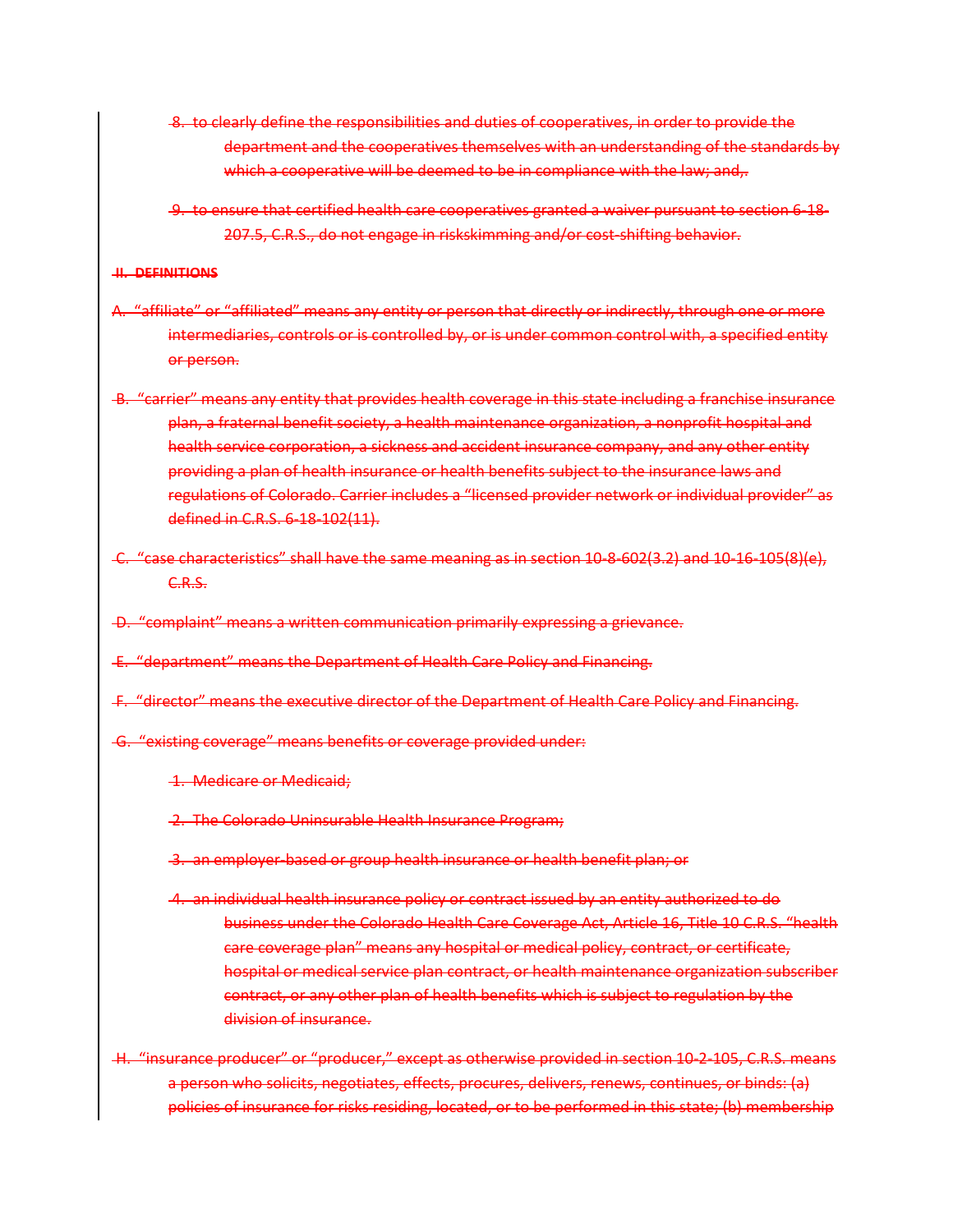in a prepayment plan as defined in parts 2 and 3 of Article 16, Title 10, C.R.S.; or (c) membership enrollment in a health care plan as defined in part 4 of Article 16, Title 10, C.R.S.

- I. "rate adjustment factor" shall have the same meaning as in sections 10-16-105(8)(a) and (e), C.R.S.
- J. "subscriber category" means a category specifying the number of persons, and their relationship to the primary subscriber, that are covered under a health insurance plan issued to an employee. For small employers, subscriber categories are limited to one adult, two adults, one adult plus any number of children, and two adults plus any number of children.
- K. "waiver" means a waiver granted to a certified health care coverage cooperative pursuant to section 6-18-207.5, C.R.S.

#### **III. APPLICABILITY OF OTHER HEALTH CARE REFORM LEGISLATION**

Except as specifically permitted under sections 6-18-207.5 and 6-18-207.7, C.R.S. and section XII of these rules, under no circumstances are these rules to be construed as superseding the guaranteed issue and rating requirements for small employers as described in Article 8, Part 6, Title 10, C.R.S., the Small Employer Health Insurance Availability Program Act, and Article 16, Title 10, section 105, C.R.S.

## **IV. SCOPE OF REQUIREMENT TO HOLD A CERTIFICATE OF AUTHORITY**

- A. Any person or entity intending to operate or hold itself out as a cooperative after January 1, 1994, must first apply for and receive a Certificate of Authority from the director prior to securing health care coverage for its members (ref. 6-18-201(2)(b) by reference in 6-18-202(1)(a)(I)(B)). For purposes of this subsection IV(A), an entity shall be considered to be operating or holding itself out as a cooperative if it:
	- 1. negotiates with multiple carriers for, or secures from multiple carriers, one or more sets of choices in regard to health care coverage plans, prices, health care quality or accessibility conditions, or services on behalf of multiple employers or individuals, and that offers such sets of choices from such multiple carriers to multiple employers or individuals; and,
	- 2. conducts such negotiation with multiple carriers on behalf of multiple employers as a group, rather than as individual employers.
		- Administration-only entities that contract with certified cooperatives to provide services such as premium collection, marketing, or other administrative functions only shall not be considered to be operating or holding themselves out as a cooperative. Employers purchasing health care coverage for their individual employees shall not be considered to be operating or holding themselves out as a cooperative.
		- In determining whether an entity is a single employer for purposes of complying with this subsection IV(A), the director shall make determinations pursuant to section 10-16-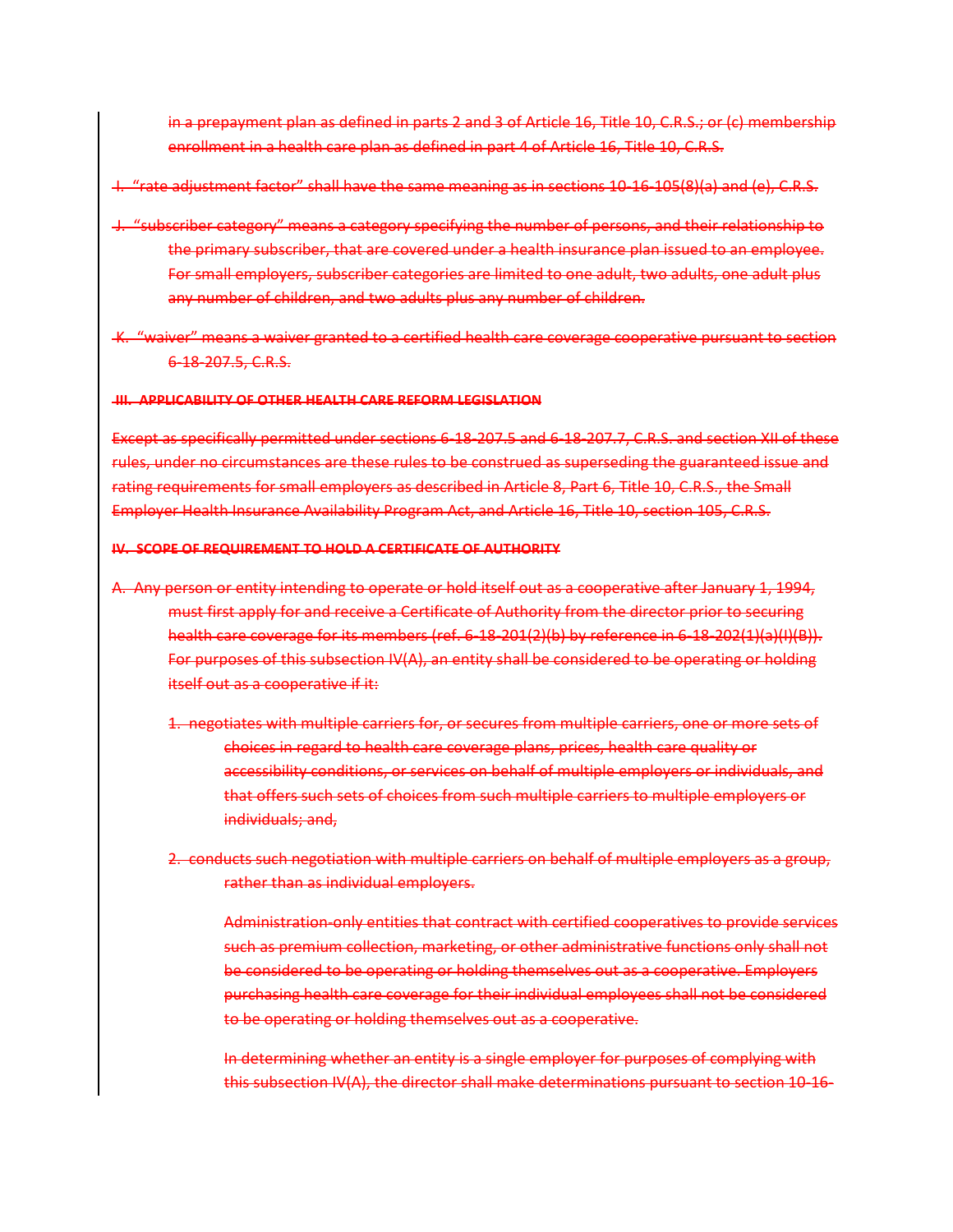102(40), C.R.S., the stated policy of the Colorado Division of Insurance, and applicable federal law and regulation.

- B. Any person or entity operating or holding itself out as a cooperative prior to January 1, 1994, may continue such activities without a Certificate of Authority until December 31, 1995, except that:
	- 1. such a person or entity may not perform any additional activities which are permitted by C.R.S. 6-18-201 to 6-18-208 but which were not performed by the individual or entity in question prior to January 1, 1994, without first obtaining a Certificate of Authority, except as provided for in section IV(C) below (ref. 6-18-202(1)(b)); and,
	- 2. all business activities permitted by C.R.S. 6-18-201 to 6-18-208 will be prohibited after January 1, 1996, whether such activities were conducted prior to January 1, 1994 or not, unless the person or entity in question has first obtained a Certificate of Authority (ref. 6-18-202(1)(a)(I)(B)).
- C. Any person or entity conducting activities substantially similar to those authorized under C.R.S. 6-18- 201 to 6-18-208 prior to January 1, 1994, that wishes to expand its activities beyond those being performed on that date, in order to effect a transition to becoming a cooperative, shall submit to the director an abbreviated business plan of the entity's proposed activities during the transition period.

#### **V. SCOPE OF REQUIREMENT TO HOLD A WAIVER PURSUANT TO § 6-18-207.5, C.R.S.**

- A. Any health care coverage cooperative certified pursuant to C.R.S. § 6-18-101 et seq., seeking to negotiate the nonhealth care expense component of the premium rates with participating carriers, resulting in rates that are different than would otherwise be allowable under section 10-16-105(8)(a), C.R.S., and 6-18-207.7, C.R.S., must first apply for and obtain a waiver from the director.
- B. Entities that are not yet certified as health care coverage cooperatives may submit a waiver application concurrently with an application for certification.
- C. The director is required to act on waiver applications only if submitted by a certified health care coverage cooperative or submitted concurrently with an application for a certificate of authority to act as a health care coverage cooperative.

#### **VI. APPLICATION REVIEW AND APPROVAL PROCESS (REF. 6-18-202(2) AND 6-18-207.5(6))**

A. Within 30 days after receiving an application for a Certificate of Authority or an application for a waiver pursuant to § 6-18-207.5, the Director shall respond in writing by either approving such application or denying the same. If an application is denied, the director must notify the applicant of the application's deficiencies. Denial must be based upon a finding by the director that the application fails to satisfy the terms of the statute or rules promulgated thereunder.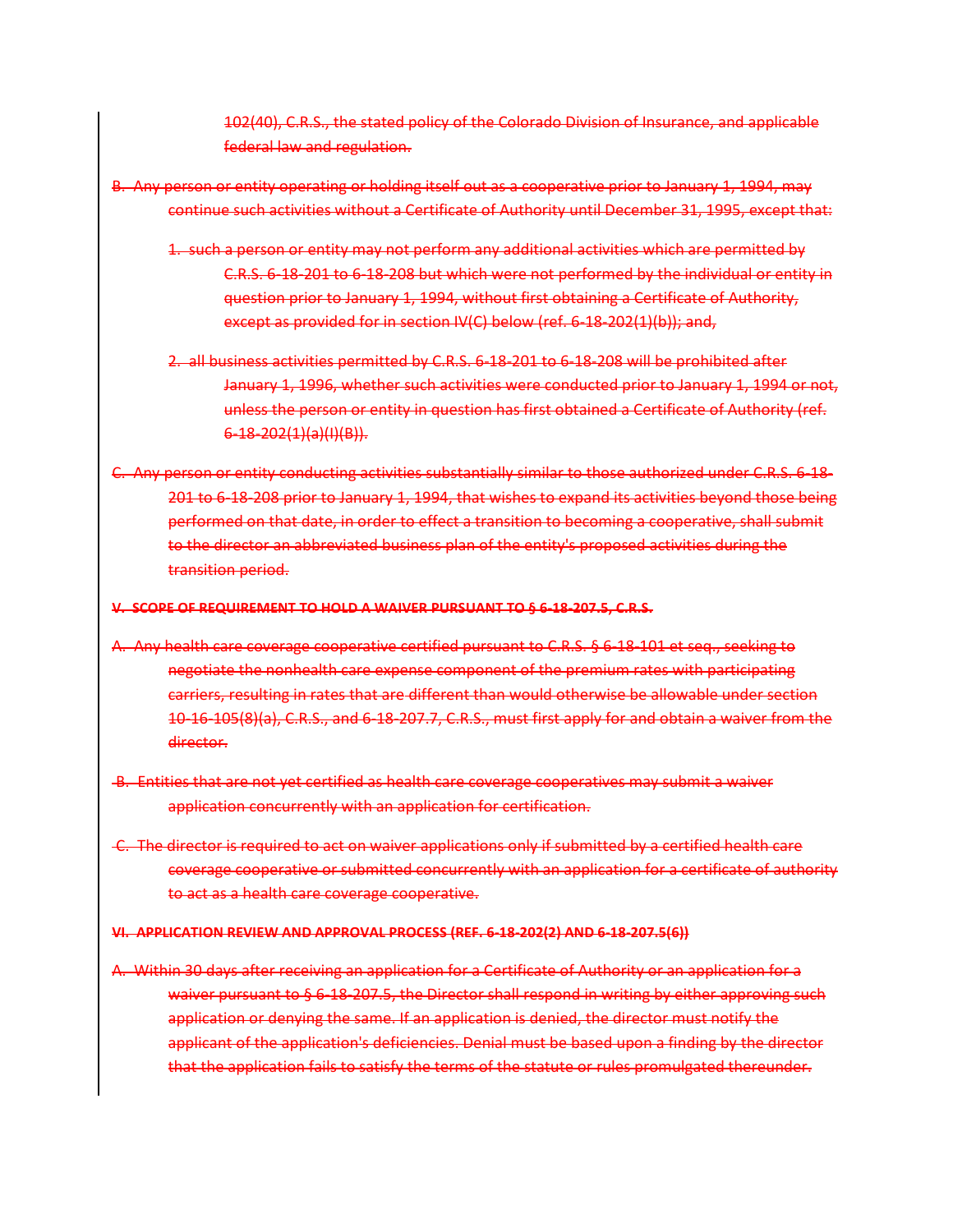- B. Applicants have 30 days from receipt of notice of deficiencies to deliver a modified application to the director. If the applicant does not submit a modified application within 30 days, the director's denial of the application shall be final shall deny the application.
- C. If the applicant cures the application's deficiencies, then the director shall grant the Certificate of Authority within 30 days of receiving the modified application.
- D. If the applicant resubmits the application without fully curing its deficiencies the director shall respond, in writing, within 30 days of such submission and shall inform the applicant of the remaining deficiencies. This process shall be repeated until either a certificate is granted by the director or the applicant chooses not to re-submit the application.
- E. If the director fails to act on an application for a waiver within 60 days of receipt of all pertinent information, the applicant may request a formal hearing with the director. Such hearing shall be granted within 30 days of request.

## **VII.ELEMENTS OF APPLICATION FOR A CERTIFICATE OF AUTHORITY**

Applicants must submit two copies of all application materials.All information provided to the director in an application is subject to the Public Records Act, Article 72, Title 24, C.R.S. In accordance with Article 72, Title 24, any information that is considered a trade secret, or other privileged, confidential commercial or financial information will not be subject to public inspection (ref. 24-72-204(3)(a)(IV)). An application for a certificate of authority must include the following:

- A. Name of the cooperative and any agent for service of process (6-18-202(1)(a)(I)(A)).
- B. Names of the managing personnel of the cooperative and a description of the management and organizational structure (6-18-202(1)(a)(I)(A)).
- C. Verification that the entity is not in the business of insurance as prohibited in 6-18-204, C.R.S.
	- 1. An affidavit that the cooperative is not conducting the business of insurance as defined in 10-3-903, C.R.S., or the business of an HMO defined in 10-16-102 (8) (6-18-204, C.R.S.)
	- 2. An affidavit that the cooperative is not assuming liability in any way for payment for health care services covered by a health care coverage plan purchased through the cooperative  $(6-18-205(7))$ .
- D. A description of procedures for handling individually identifiable health information as required by 6-18-103(2) and 6-18-103(3), C.R.S.
- E. A copy of the articles of organization filed with the Secretary of State required by 6-18-201(2)(a), C.R.S.
- F. An affidavit that the cooperative is in compliance with 6-18-201(2)(c) and 6-18-205(3). In order to effect an expedited transition to becoming a cooperative, in the case of an entity conducting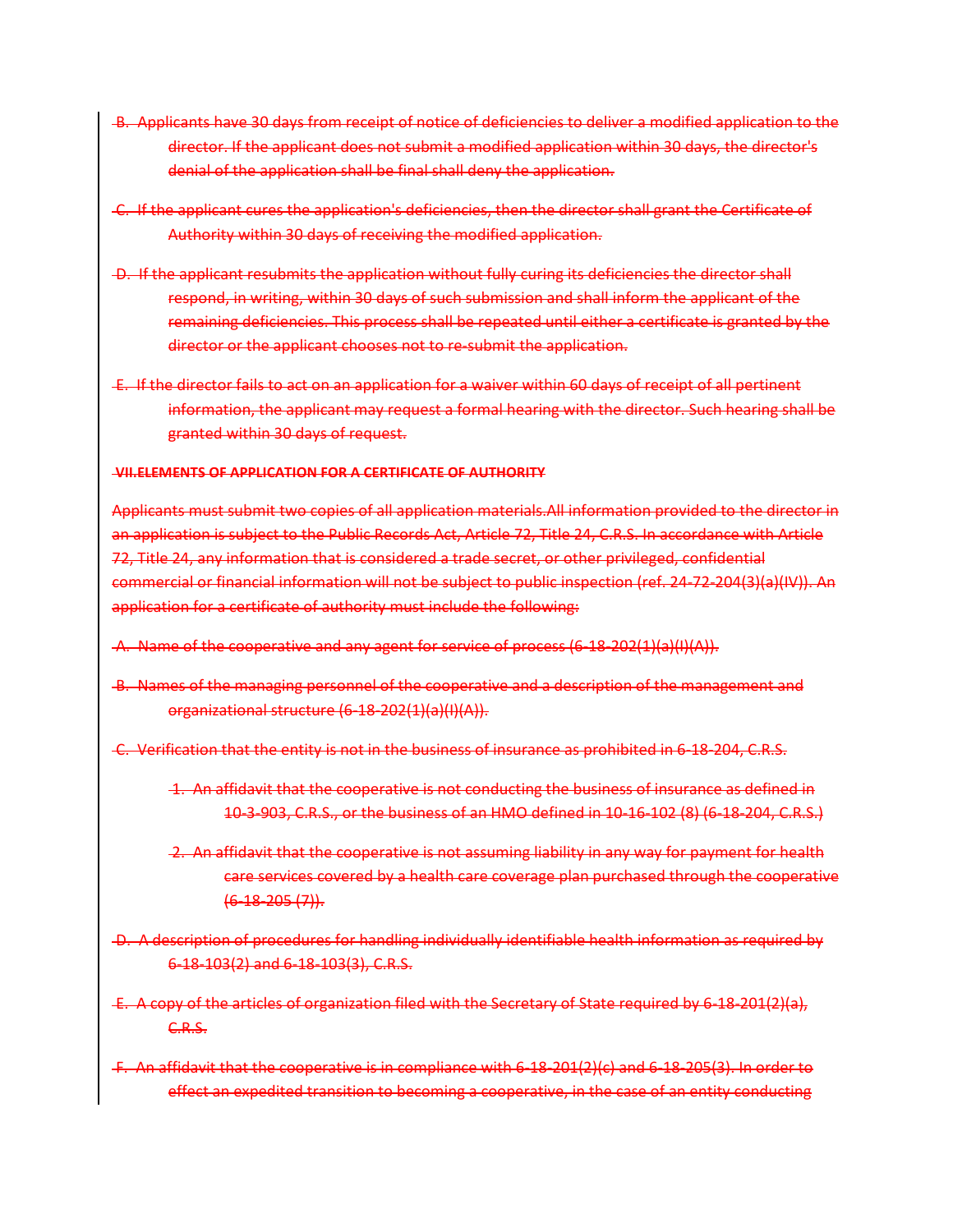activities substantially similar to those authorized under C.R.S. 6-18-201 to 6-18-208 prior to January 1, 1994, persons or entities working for or under contract with such entity will not be considered organizers.

- G. An application filing fee of \$1,000 as authorized by 6-18-202 (1)(a)(I)(A)).
- H. A copy of bylaws and other documents that describe provisions to govern the business and affairs of the cooperative:
	- 1. Resumes of individuals on the governing body to determine compliance with 6-18-205(3).
	- 2. A description of the administrative activities the cooperative will perform and the administrative activities the cooperative will provide through a contact or agent.
	- 3. A description of the products and services the cooperative plans to offer to members, and how the cooperative plans to price its products and services to members. As required by section 6-18-206(1)(e), must offer, but is not limited to, the standard and basic plans promulgated pursuant to section 10-8-606, C.R.S.
	- 4. A description of the cooperative marketing plan.
	- 5. A description of all conditions of cooperative membership, as required by 6-18-206(1)(a), C.R.S., that if met by a potential employer member, will give the employer's eligible employees and dependents the right to join and continue membership in the cooperative; and a description of membership classes, the basis for distinguishing classes, the fees paid by members in different membership classes, and the benefits of membership for members in different membership classes.
	- 6. Pursuant to 6-18-206(1)(b), C.R.S., a description of data that will be collected from contracting health plans and health providers and information that will be reported about each health plan and/or provider to members and their eligible employees.
	- 7. A description of the proposed geographic service area defined by whole counties or zip codes as required by section XIV(A)(10) of these regulations.
	- 8. Financial statements audited by a Certified Public Accountant for the two most recent years of operation, or for the first year of operation if in operation for fewer than two years, including any written and oral Management Comments. Budget "pro formas" for the first two years of operation including sufficient detail for review for compliance with C.R.S. 6-18 Part 2. (ref. 6-18-206(1)(j))
	- 9. A description of the fee schedule that the cooperative will use to pay insurance producers. Indicate which arrangement(s) is(are) used:

Fee per enrollee\_\_\_\_\_\_\_\_\_\_\_\_\_\_ Specify amount:\_\_\_\_\_\_\_\_\_\_\_\_\_\_ \_\_\_\_\_\_\_\_\_\_\_\_\_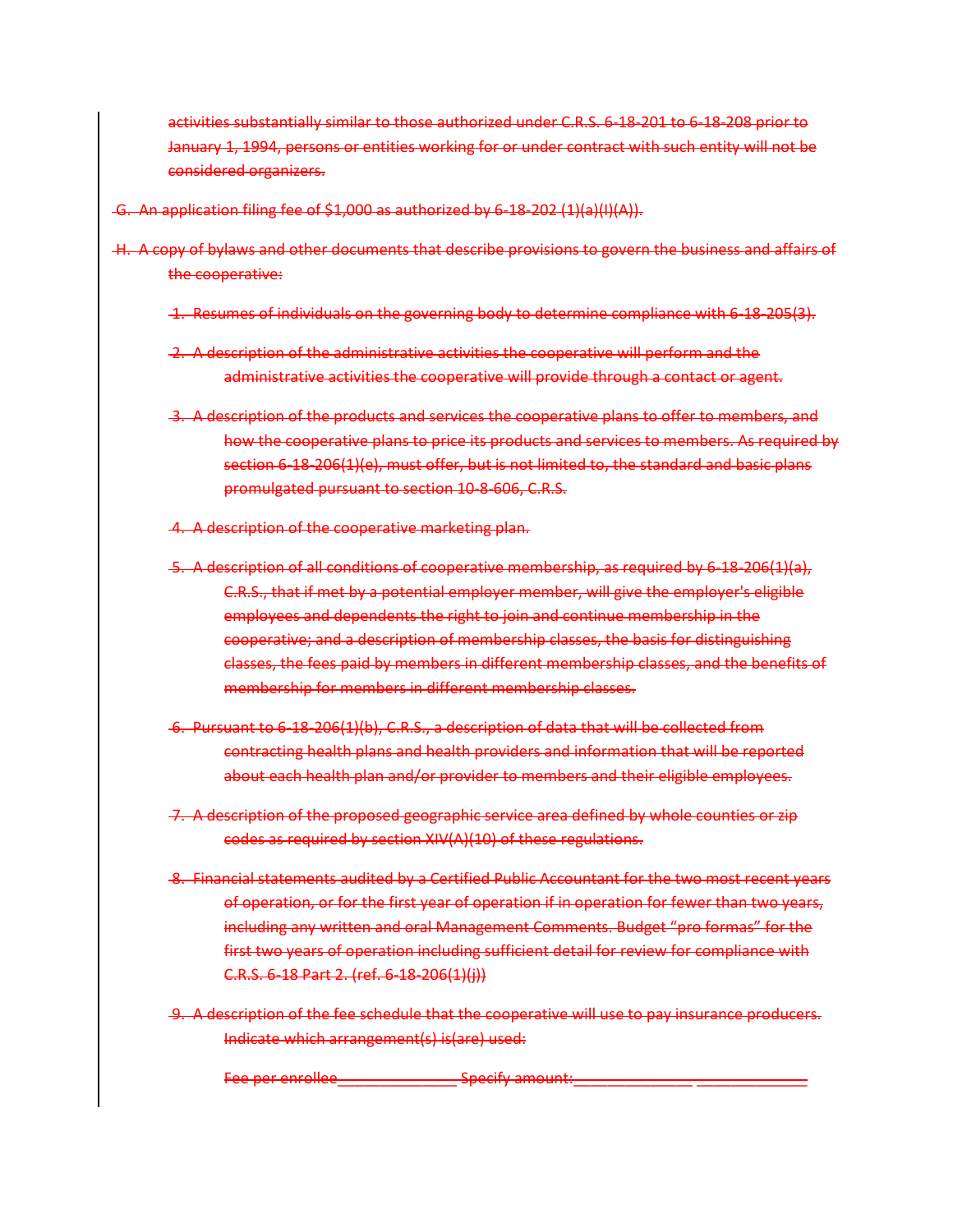| <del>Fee per subscriber</del>                    | Specify amount: |
|--------------------------------------------------|-----------------|
| <u>Egg nor group</u><br><del>rce per group</del> | Specify amount: |
| Percent of benchmark premium                     | Specify amount: |
| Percent of premium for each policy sold          | Specify amount: |
| Variable % of benchmark premium                  | Specify amount: |
| Variable % of premium for each policy sold       | Specify amount: |

For percent of benchmark premium or variable percent of benchmark premium, describe method of calculating benchmark premium.

10. A description of the financial controls and procedures that will be used by the cooperative.

## **VIII. ELEMENTS OF APPLICATION FOR A WAIVER (REF. 6-18-207.5(1))**

Applicants must submit two copies of all application materials. All information provided to the director in an application is subject to the Public Records Act, Article 72, Title 24, C.R.S. In accordance with Article 72, Title 24, any information that is considered a trade secret, or other privileged, confidential commercial or financial information will not be subject to public inspection (ref. 24- 72-204(3)(a)(IV)). An application for a waiver must include the following:

## A. Name of the cooperative.

B. A description of procedures to enable compliance with section 6-18-207.5(1)(a), C.R.S., regarding grievance procedures. This description shall include, at a minimum:

- 1. verification that the cooperative requires carriers to make available for the cooperative's inspection the carrier's complaint record as described in Colorado Division of Insurance regulation 6-2-1, "Complaint Record Maintenance." The cooperative shall also require participating carriers to submit at least quarterly reports from the complaint record, showing complaints received from the cooperative's members.
- 2. a description of the cooperative's policies and procedures for receiving and tracking both written and oral member complaints against the cooperative (as opposed to the health plans).
- C. To verify compliance with section 6-18-207.5(1)(b), C.R.S. (regarding geographic service areas), section 6-18-207.5(1)(e), C.R.S. (regarding standardized benefit plans), and section 6-18- 207.5(1)(7), C.R.S. (regarding employee choice), the following information:
	- 1. An affidavit stating that the cooperative is in compliance with section 6-18-207.5(1)(b), C.R.S., regarding the provision of coverage in every geographic service area in which the cooperative's participating carriers are authorized to do business by the Division of Insurance, and a list of the cooperative's participating carriers.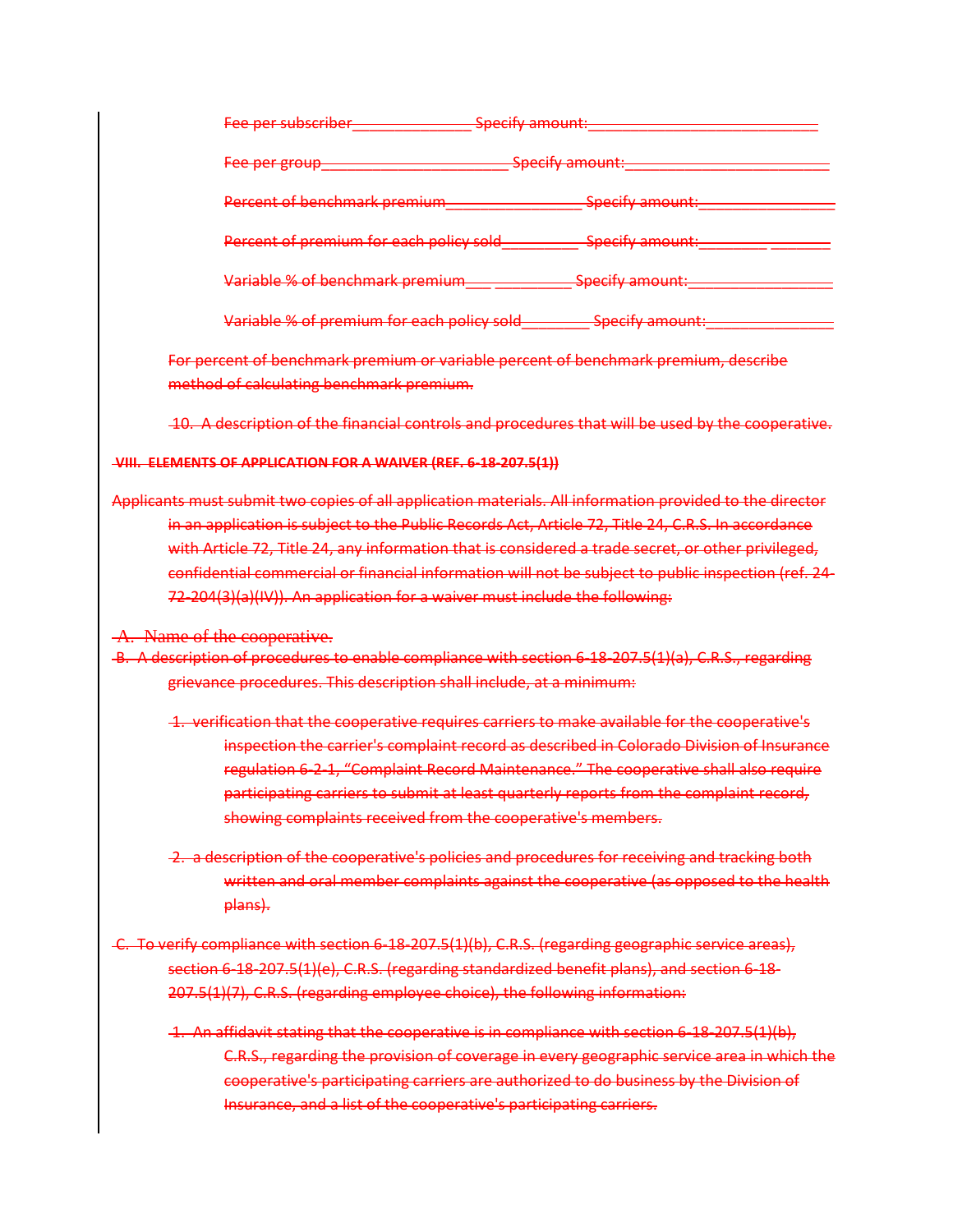- 2. A description of the cooperative's rules regarding standardized benefits plans, including provisions requiring all participating carriers to offer only those standardized plans. If the information under section VI(H)(3) of this rule has changed since the cooperative's last application for certification or annual report, include a description, if it is available, of the new standardized benefits plans, showing premiums, covered services, patient copays or coinsurance, and any deductibles, maximums, or other limits on coverage. Include a description of how the cooperative will enforce its standardized-plans-only policy. (ref. 6-18-207.5(1)(e)). As required by section 6-18-206(1)(e), the standardized plans must include, but are not limited to, the standard and basic plans promulgated pursuant to section 10-8-606, C.R.S.
- 3. An affidavit stating that the cooperative remains in compliance with section 6-18-207.5(1)(f) by offering each covered employee the opportunity to chose among all available carriers that contract with the cooperative.
- D. Description or copy, if a copy is available, of rules the cooperative will implement so that small employers that purchase fully insured products through the cooperative are not permitted to offer their employees comparable fully insured or self-insured products through any means other than the cooperative. Include a detailed description of what is considered a "comparable" product. (ref. 6-18-207.5(1)(c)).
- E. Verification that the cooperative will not engage in risk skimming behavior and will at all times remain in compliance with the provisions of section 6-18-206(3)(g). (ref. 6-18-207.5(1)(d)). Verification shall include, but need not be limited to, an affidavit that the cooperative will to the extent reasonable and within the constraints of its budget, assist with state efforts to conduct risk assessment of small employer carriers, if such assistance is requested.

# **IX. ANNUAL REPORTING REQUIREMENTS FOR AUTHORIZED COOPERATIVES AND AUTHORIZED WAIVERED COOPERATIVES AS REQUIRED BY SECTIONS 6-18-202(1)(A)(I)(a) AND 6-18-207.5(4), C.R.S.**

Cooperatives must submit two copies of all annual reporting materials.All information provided to the director in an annual report is subject to the Public Records Act, Article 72, Title 24, C.R.S. In accordance with Article 72, Title 24, any information that is considered a trade secret, or other privileged, confidential commercial or financial information will not be subject to public inspection (ref. 24-72- 204(3)(a)(IV)). Annually, on the anniversary of the effective date of the certificate of authority,certified cooperatives shall submit:

A. An annual report fee of \$1,000 as authorized by 6-18-202 (1)(a)(I)(A).

B. To determine compliance with 6-18-206 (1) (b),(e),(f),(g), C.R.S., a list of all contracts with carriers or requests for proposals for contracts with carriers executed or released since the previous annual report or since the approval of the initial certificate of authority. Listed contracts or requests for proposals for contracts must be kept on file with the cooperative for inspection by the director should such inspection be deemed necessary by the director.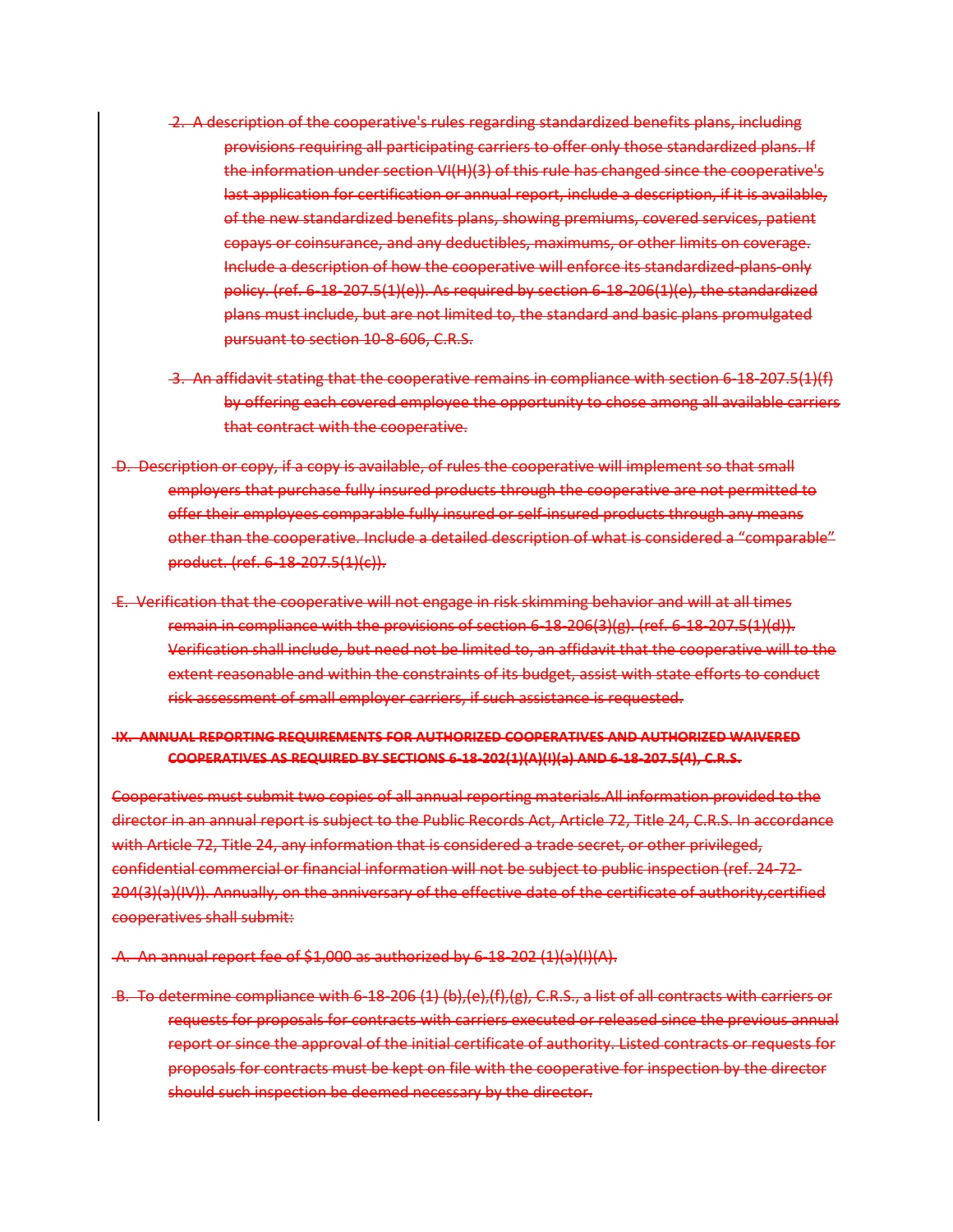- C. A hard copy or an electronic copy of the following information to determine compliance with 6-18- 206 (1) (b),(e),(f),(g), C.R.S.:
	- 1. A copy of member or employee enrollment packets, distributed in the year since the last annual report or since the initial application, that include descriptions of all benefit packages available through the cooperative and the prices carriers charge for those benefit packages.
	- 2. Summary reports of operations since the last annual report or the original application including: number of employees and enrollees choosing each plan by subscriber type; number of employees and enrollees choosing each plan by age range and sex; number of employees and enrollees choosing each plan by employee zip code; number of employers by size ranges, standard industrial classification, and employer zip code; employees and enrollees choosing each plan by eligibility status (active, disabled, retired, declined-dual coverage, declined-no contributions); employee participation rates by employer size ranges and industry; average contribution as a percent of premium by employer size ranges and industry.
- D. To determine compliance with 6-18-206(3)(g), an inventory of unprocessed applications for health care coverage. This inventory is defined as the number of completed applications for coverage received by the cooperative for groups or individuals who are not yet enrolled in coverage through that cooperative, as of the date of the annual report. One inventory is required for small employer members of the cooperative. A second inventory is required for non-small employer members of the cooperative.
- E. A description of efforts since the last annual report or since the approval of the initial certificate of authority to widely publicize the cooperative to potential members, their eligible employees, and the public as required by 6-18-206(1)(h). Submit the advertisements used, where they were run, and how often they were run. Describe other major outreach activities, where they occurred, and how often they occurred.
- F. A copy of all materials broadly disseminated since the last annual report to communicate with members, potential members, and the public about the cooperative to determine compliance with 6-18-206(1)(h). Include the dates of mailing or distribution, the zip code destinations of the mailings or distributions, and the number of pieces mailed or distributed; or include other information that fully describes the targeted audience.
- G. A description of any changes to the information required by sections VII(H)(5), VII(H)(8), and VII(H)(9) of these regulations since the application was submitted or the prior annual report was submitted.
- H. A copy of the information that is reported about each fully-insured health plan or health provider to members and their eligible employees. Information regarding self-insured health plans and providers is exempt from this requirement.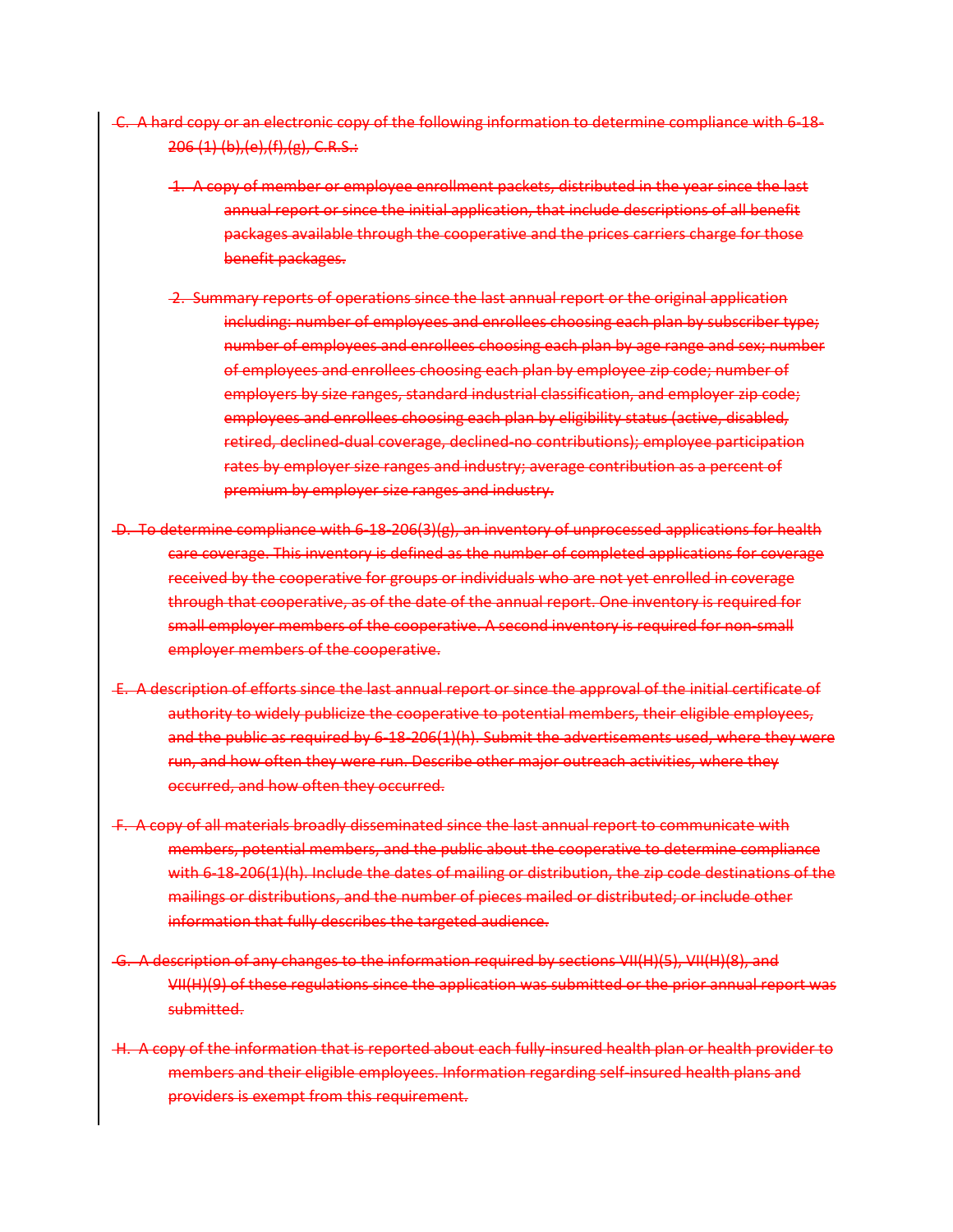- I. If the report being filed is within three years of the organization of the cooperative, an affidavit, signed by the Executive Director of the cooperative, verifying that no individual or entity that served as an organizer of the cooperative has become a person with financial interest in the cooperative's business (ref. 6-18-201(2)(c)).
- J. A description of any other changes in the information provided in previous annual reports or in the original application.
- K. Waivered cooperatives shall submit an annual report each year on the anniversary of the effective date of certification, not on the anniversary of the effective date of the waiver. If a cooperative submitting an annual report is operating under a waiver obtained pursuant to section 6-18- 207.5, C.R.S. and wishes to maintain that waiver, the cooperative must also include the following materials in its annual report:
	- 1. To determine compliance with 6-18-207.5(1)(a), regarding grievance procedures:
		- a) Copies of the quarterly reports from each carrier's complaint record, showing complaints received from the cooperative's members.
		- b) A listing of all written and oral complaints received by the cooperative regarding the cooperative's service, rather than the service of the participating carries. Such list shall contain for each complaint: the subject of the complaint, the length of time to resolve the complaint, and the disposition of the complaint (in favor of the cooperative or in favor of the member/employer/employee/dependent).
	- 2. A list of the cooperative's participating carriers if any changes have occurred since the last annual report or waiver application.
	- 3. An update and any other changes in the information submitted by the cooperative in its application for a waiver, under section VIII of this rule.
	- 4. To determine ongoing compliance with section 6-18-207.5(1)(d), C.R.S.:
		- a) a Healthplan Employer Data and Information Set (HEDIS) disenrollment ratio for each carrier in the cooperative. In addition, the cooperative must submit similar disenrollment ratios for the cooperative as a whole, using the same method of calculation as the HEDIS disenrollment ratio for health plans. Attachment "A" describes the cooperative ratios in more detail. Ratios submitted under this subparagraph (a) should be submitted after the close of the calendar year in which the annual report is submitted
		- b) verification that the cooperative can produce, as requested by the director, a list of employer disenrollments from the cooperative (both at open enrollment and other times) by employer size, zip code, and standard industry classification; and a list of employee disenrollments from the cooperative (both at open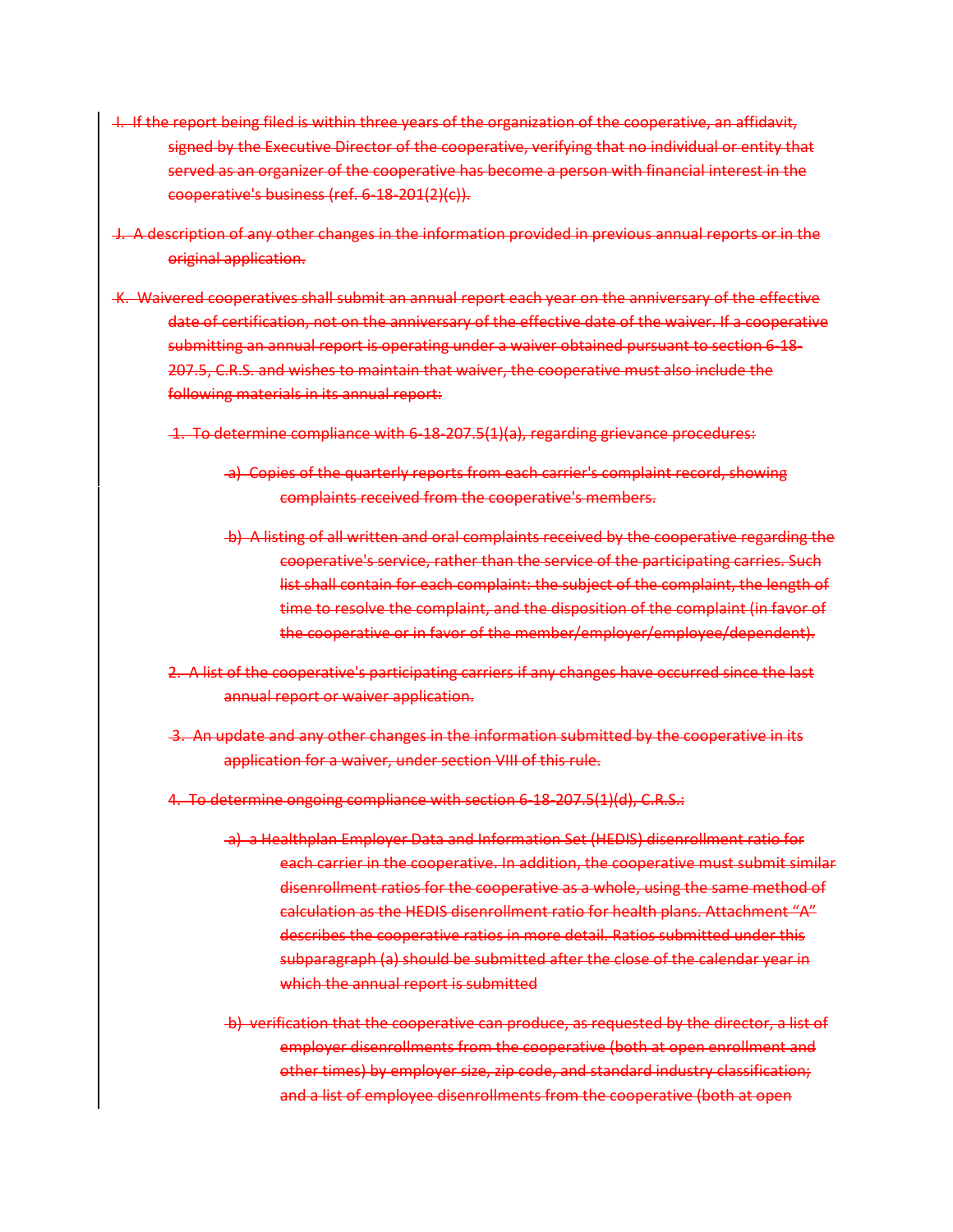enrollment and other times) by age/sex status, employment status (active, disabled, retired), zip code, and family status (single, employee plus one, etc.). The director may request such reports if other evidence presented in the annual report indicates that the cooperative may be engaging in risk skimming behavior.

In considering whether a waivered cooperative remains in compliance with section 6-18-207.5(1)(d), C.R.S., the director shall consult with the Commissioner of Insurance to determine whether the cooperative meets the following standards:

- (1) The cooperative does not offer benefit packages that are likely to be attractive only to a healthy selection of people (for example, packages with very limited specialty networks);
- (2) The cooperative has obtained actual enrollment of a diverse group of employees within the cooperative's geographic service area, in terms of geography, age, industry, and other risk status indicators (if such information is available);
- (3) The cooperative has implemented policies that encourage competition among carriers based on price and quality (as opposed to riskskimming), such as data collection for negotiations with carriers, quality management programs, etc.;
- (4) There is no evidence, through the application of risk adjustment technologies, if any, that the cooperative as a whole is achieving a favorable selection relative to its participating carriers outside of the cooperative.
- (5) There is no evidence that the cooperative has negotiated with any carriers a premium discount based on any adjustment for the health status, claims experience, or risk characteristics of the cooperative members relative to that carrier's overall small group book of business.

## **893945 X. TERMS OF A WAIVER GRANTED PURSUANT TO SECTION 6-18-207.5, C.R.S.**

893946 If, at any time, a waivered cooperative loses its certification through the issuance of a cease and desist order by the director (pursuant to section 6-18-208, C.R.S.), such waiver shall become void.

**XI. CARRIER NOTIFICATION OF NEGOTIATED COOPERATIVE DISCOUNT (REF. 6-18-207.5(5)(b)(II)(A), C.R.S.)** 

As required by section 6-18-207.5(5)(b)(II)(A), carriers must notify the division of insurance of a negotiated cooperative discount at least thirty days prior to use. At the time of such notification, carriers must also submit to the division of insurance appropriate supporting documentation to justify such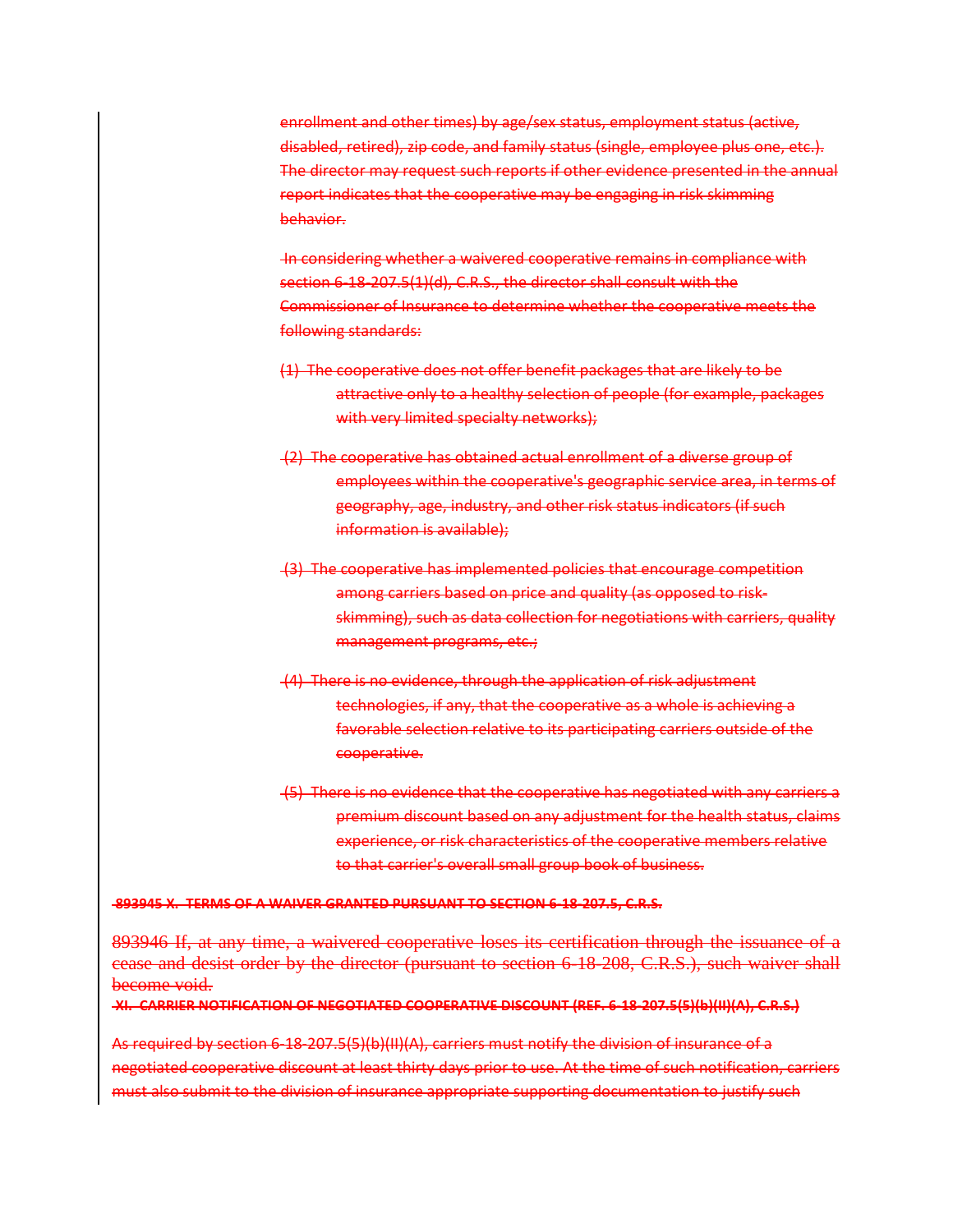administrative cost discounts and to verify that such discounts are for the nonhealth care expense component of the premium only.

### **XII. APPLICATION OF RATING FACTORS INSIDE A WAIVERED COOPERATIVE (REF. 6-18-207.7, C.R.S.)**

- A. Before implementing consistent, standardized rate adjustment factors and factors for case characteristics as permitted under section 6-18-207.7, C.R.S., a waivered cooperative must obtain the approval of the director. Waivered cooperatives seeking approval of rate adjustment and case characteristic factors must submit the proposed factors and supporting documentation to the director in writing.
- B. The executive director, in consultation with the commissioner of insurance, shall examine the proposed factors for appropriateness and either approve or disapprove the use of such factors within thirty days of receiving notice of the proposed factors.

**XIII. DISCLOSURE OF HEALTH INFORMATION FOR BONA FIDE RESEARCH PROJECTS AS PERMITTED BY 6-18- 103(1)(D), C.R.S.** 

A. In determining whether or not a research project is bona fide, the director may ask, but is not limited to, the following questions:

- 1. What are the qualifications of the researcher or researchers? (institutional affiliation, title, degree, etc.)
- 2. What is the purpose for which the research is being conducted? What are the anticipated benefits of the research? What parties will benefit from the research?
- 3. What is the study design of the research project?
- 4. How and to whom will the results of the research be disseminated?
- 5. What are the names of the persons who will have access to confidential or individuallyidentifying information? What are the researchers' specific plans for assuring confidentiality?
- 6. Have the researchers submitted to the cooperative a confidentiality agreement, signed by all who will have access to individuallyidentifying data, stating that
	- a) no identifying information will be released,
	- b) data provided by a cooperative to a researcher will not be released to a third party without the permission of the cooperative and the director,
	- c) in the case where analyses result in cell sizes of fewer than three in either numerator or denominator, all numbers and rates will be replaced with a symbol (e.g.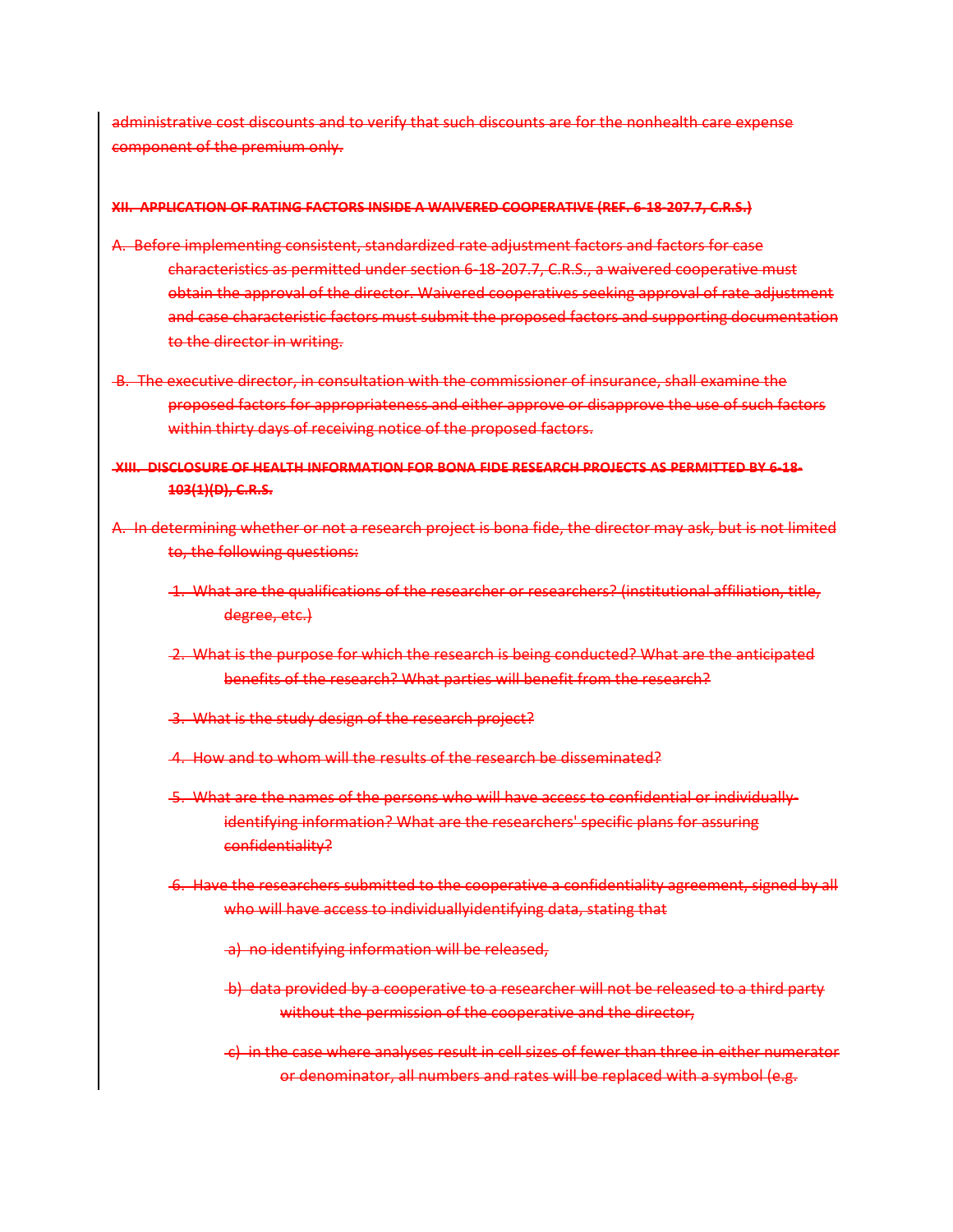\*\*\*\*) in publications, although these small numbers may be used by the researcher during computation and analysis.

- B. Authorized cooperatives may not disclose individually-identifying health information to any person or entity conducting a research project unless the research project is approved by the director.
- C. Requests for information for research projects directed to authorized cooperatives shall be immediately referred to the director. An authorized cooperative shall notify the requester that the request has been referred to the director.
- D. The director may approve the release of information for bona fide research projects that meet the requirements of subsection A above, and provide a time- limited letter of approval.
- E. Cooperatives may disclose information only if a requester provides a letter of approval from the executive director.

**XIV. POWERS, DUTIES, RESPONSIBILITIES AND MARKETING REQUIREMENTS FOR COOPERATIVES (REF. 6-18- 202(1)(A)(II), 6-18-206, 6-18-207)** 

A. Cooperatives must do the following:

1. Establish conditions of membership, including the following (6-18-206(1)(a):

- a) Cooperatives may include as a condition of membership a requirement that employers must include a minimum percentage of employees in coverage purchased through the cooperative, except that cooperatives may not set the minimum participation requirement any higher than 75% of eligible employees who are not covered by qualifying existing coverage. Affiliated companies must be treated as a single employer for the purposes of this section. In applying the minimum participation requirement a cooperative must not count employees who have existing coverage from another source or employer with benefits with an actuarial value equal to or in excess of the basic health benefit plan. Certification by the employee that the benefits of the alternative coverage exceed the basic health benefit plan is sufficient evidence of existing coverage. (ref. 6-18-206(2)(d))
- b) A cooperative may apply specific restrictions or conditions on self-insured offerings by employers that offer employees a choice between a self-funded plan or plans and those plans offered through the cooperative. (ref. 6-18-206(2)(d)).
- c) Cooperatives may offer membership to individuals who are not associated with a small employer member of the cooperative.
- 2. Protect its members against financial failure of the cooperative due to a breach of fiduciary duty on the part of any person or entity with the authority to collect, disburse, or otherwise gain access to the finances of the cooperative or premiums for health care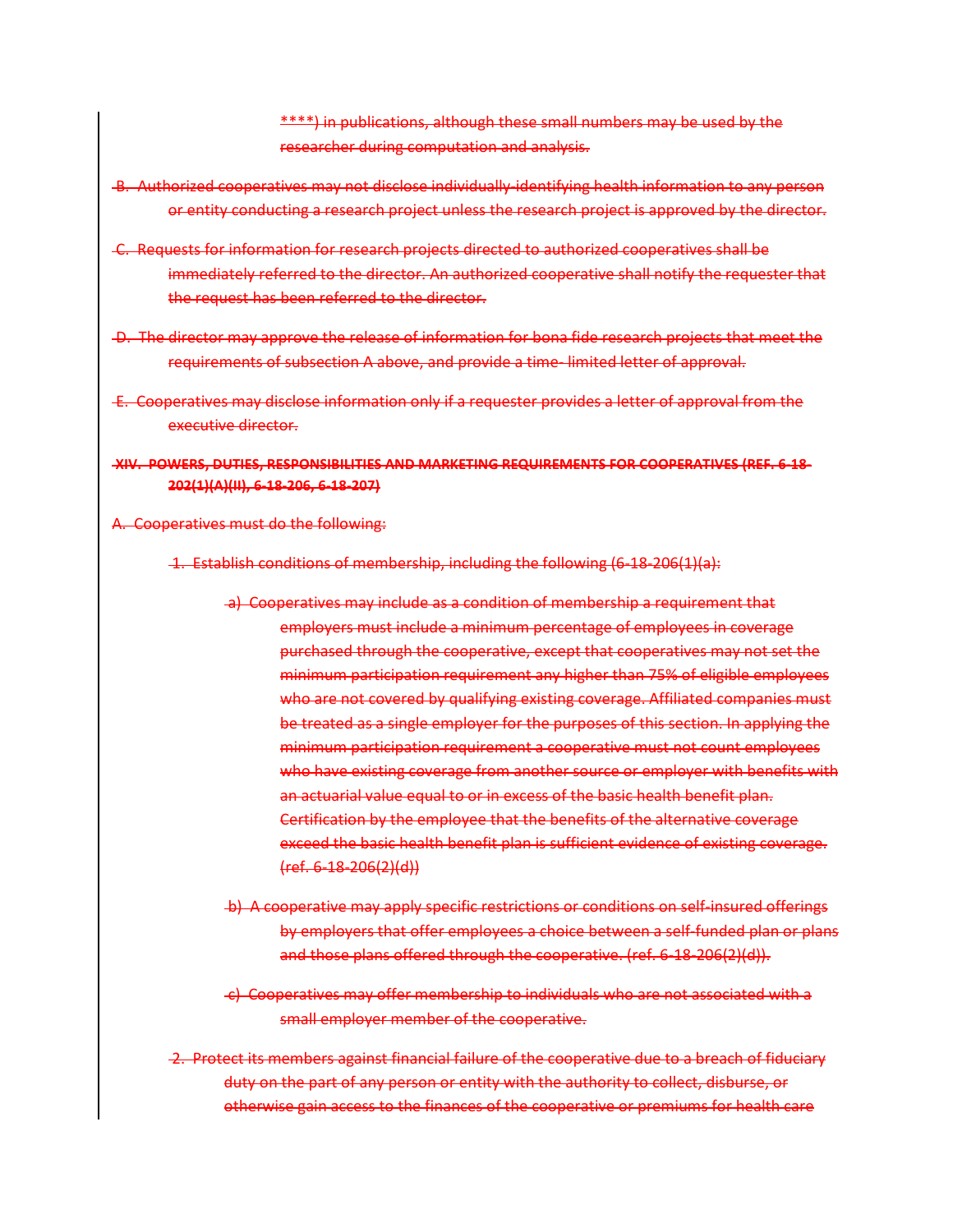coverage. Such protection must include both sections XIV(A)(2)(a) and XIV(A)(2)(b) below (ref. 6-18-202(1)(a)(II)):

a) Either a bond or a deposit of funds with the director, as described below:

- (1) a fidelity bond issued to the cooperative for the benefit of the cooperative's members in an amount equal to at least the most recent two months of total premium dollars collected by the cooperative or its contractor, estimated at the time of the approval of the initial application or the time of the filing of an annual report. The cooperative must provide the executive director with a copy of the executed bond which must clearly set forth:
	- (a) the name of the licensed insurance company, which is authorized to operate in the State of Colorado, issuing the bond;
	- (b) the amount of the bond;
	- (c) the type of bond;
	- (d) a list of all parties to the bond, including the cooperative, the state, and the bonding company;
	- (e) the bond shall provide for 90 days' notice to be given to the executive director by both the bonding company and the cooperative in the event of cancellation or renewal.

In the event of cancellation of the bond, the cooperative will notify the department, in writing of such cancellation at least forty (40) days prior to such cancellation.

In the event that the cooperative contracts with an outside entity to collect, disburse, or otherwise handle premiums dollars, the cooperative is not required to obtain a bond. In such instances, the cooperative must verity to the director that such outside contractor has obtained a bond that meets the same specifications as outlined in sections XIV(A)(2)(a)(1)(a) through (d) of this rule. A copy of the executed bond issued to said contractor and a signed statement by a representative of such contractor to the effect that the bond has not been canceled shall be considered verification.

(2) a certificate of deposit or securities, deposited with the executive director, in an amount equal to at least two months of total premium revenues estimated at the time of the approval of the initial application or the time of the filing of an annual report. Acceptable securities must at all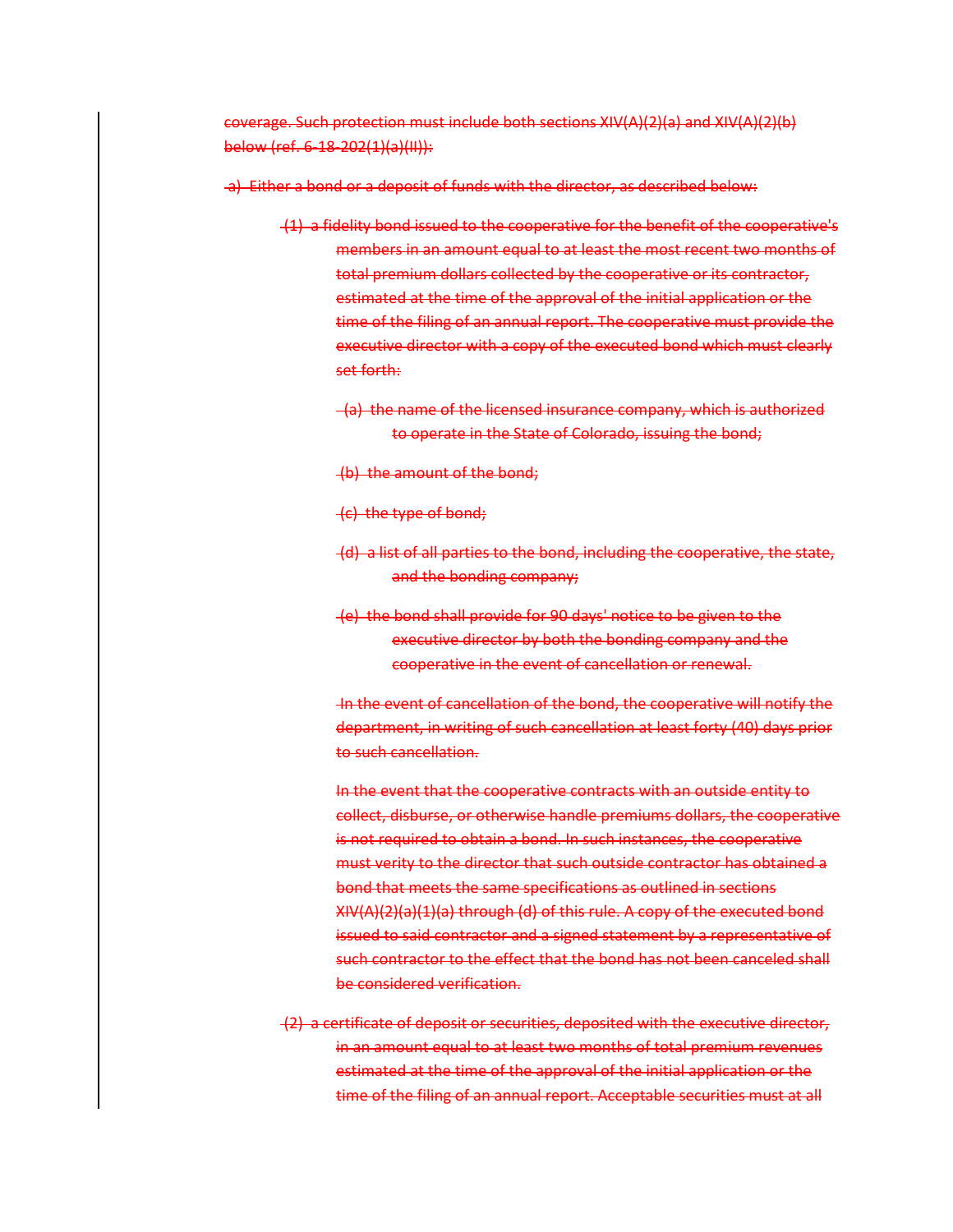times be of a top quality nature, readily marketable, and at all times equal to the amount required by this subsection. In the event that the market value of the securities falls below the amount required by this subsection, it will be the cooperative's obligation to immediately increase the deposit to meet the minimum requirement. Any interest that accrues from a certificate of deposit will be the property of the cooperative.

- b) Financial controls, including but not limited to
	- (1) A dual signature requirement for the expenditure of cooperative funds designated to pay premiums.
	- (2) A trust account in which premium moneys will be held prior to being paid out to the entities that contract with the cooperative to provide health care coverage.
	- (3) A separation of powers, whereby no single person may perform more than one of the following functions:
		- (a) deposit funds into a premium trust account described in subsection (2) above;
		- (b) pay premiums from that premium trust account;
		- (c) reconcile cooperative bank records for that premium trust account.

In the event that the cooperative contracts with an outside entity to collect, disburse, or otherwise handle premium dollars, the above financial controls shall be required of such outside contractor, rather than of the cooperative. To verify compliance with this rule, the cooperative must provide the department with a copy of the cooperative's written agreement with such contractor, signed by representatives of both the contractor and the cooperative, stating that the contractor agrees to implement the required financial controls.

- 3. Offer the following types of health care coverage and services to members (6-18-206(1)(c)):
	- a) If a member does not notify a cooperative that it is self-insured, it may only purchase health care coverage licensed by the Division of Insurance pursuant to C.R.S. Title 10.
	- b) If a member notifies a cooperative that it is self-insured it may participate in negotiated prices with health care providers or it may purchase health care coverage negotiated by the cooperative. Notification by a self-insured member must include certification by an officer of the company: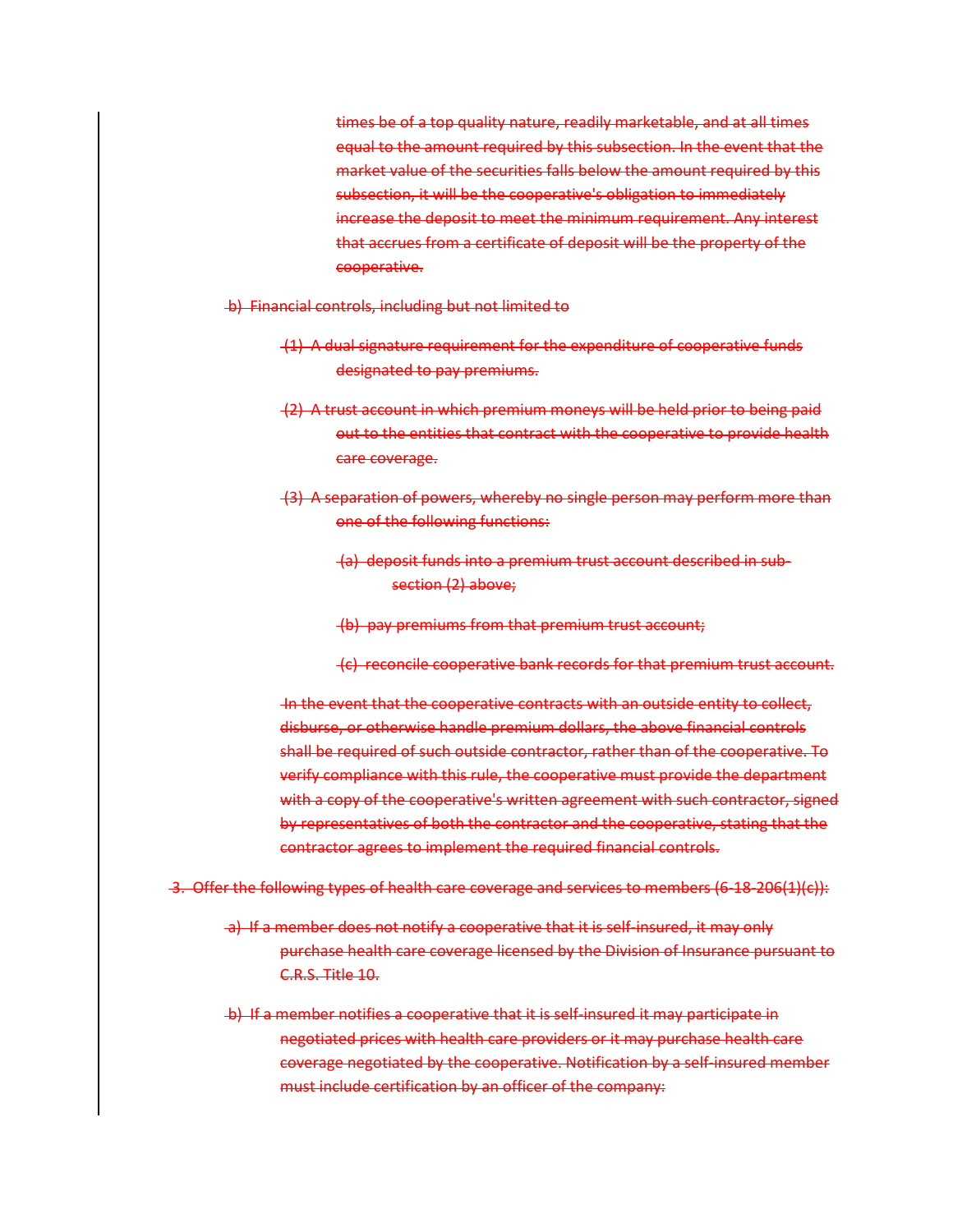- (1) that it is a single-employer self-insured ERISA plan, or a self-insured collectively-bargained agreement; and,
- (2) if the member has excess loss insurance, it must be in compliance with C.R.S. 10-16-105(7.4)(b)(II and III) and 10-16-119.

#### 4. Offer dependent coverage

- a) A cooperative must contract for and notify all members and potential members, through marketing in compliance with section 12 below, that coverage is available to all dependents of eligible employees (ref. 6-18-206(1)(d), 6-18-207).
- b) A cooperative may not take any action that would discourage potential members interested in dependent coverage from joining the cooperative or that would encourage members buying dependent coverage to leave the cooperative (ref. 6-18-206(1)(d), 6-18-207, 6-18-206(3)(g))
- 5. Require entities that it contracts with for insurance functions listed in section 10-3-903, C.R.S. to show evidence that they hold a certificate of authority from the Division of Insurance pursuant to C.R.S. Title 10.
- 6. Establish administrative and accounting procedures for the operation of the cooperative and members' services, prepare "pro formas" and submit them for review by a Certified Public Accountant, and prepare financial statements and have them audited by a Certified Public Accountant. (ref. 6-18-206(1)(j))
- 7. Send annual program and fiscal reports to members and make them available to the public on request. (ref. 6-18-206(1)(m))
- 8. Maintain all records, reports, and other information of the cooperative. These materials may be subject to audit by the department. (ref. 6-18-206(1)(k))
- 9. Establish grievance procedures to monitor and fairly handle complaints against the cooperative and against participating health plans.
- 10. Define a geographic service area within which a cooperative must accept all members that meet the conditions of cooperative membership and within which a cooperative will advertise the availability of its services as required by 6-18-207, C.R.S. The geographic service area within a particular county may not be defined as smaller than the largest licensed service area within that county covered by any of the carriers with which the cooperative contracts.
- 11. Widely advertise their activities and the availability of coverage through the cooperative to potential members, their eligible employees and the public at large (ref. 6-18-206(1)(h),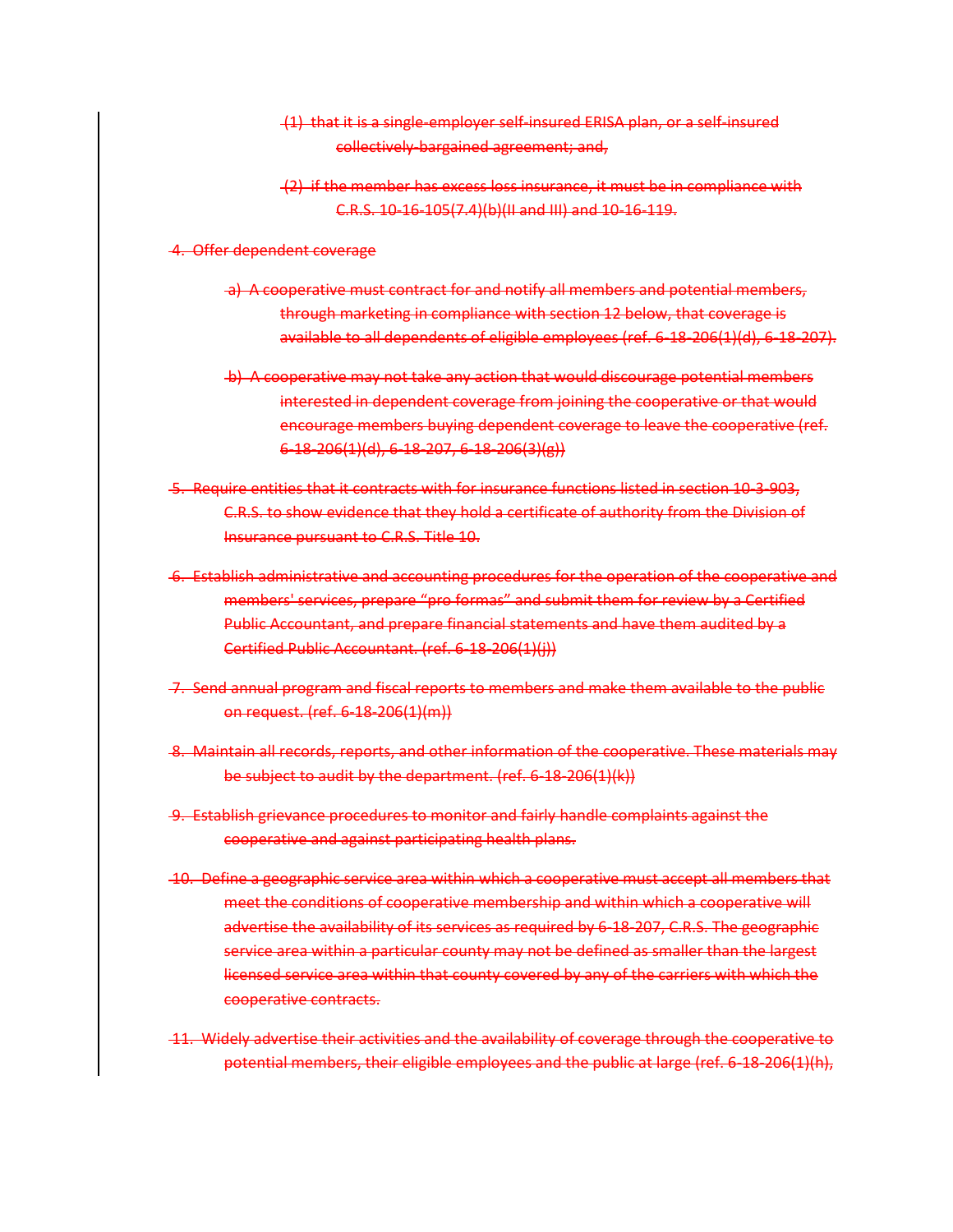and 6-18-207, C.R.S.). The marketing program must include at least the following elements:

- a) Cooperatives shall use advertising modes that, taken together, are likely to be seen by members and potential members that are representative of the risk profile of the entire geographic service area. (ref. 6-18-207(1))
- b) Cooperatives shall use marketing materials that clearly and uniformly communicate the full range of services offered by the cooperative to all members and potential members in their geographic service area (ref. 6-18-207(1)).
- B. Cooperatives may perform the following functions, as stated in section 6-18-206(2). If a cooperative chooses to perform these functions, it will be subject to these further provisions:
	- 1. Pursuant to 6-18-206(2)(b), set and collect reasonable fees for membership in the cooperative. If a cooperative chooses to set such fees, the amount is limited to that which is necessary to pay for the reasonable and necessary costs incurred in administering the cooperative. Fees are limited by the conditions enumerated in 6-18- 206(1)(i), 6-18-206(3)(e), and 6-18-206(3)(f).
	- 2. Offer any and all health benefit packages permitted under law in addition to the standard and basic health benefit plans promulgated pursuant to section 10-8-606, C.R.S. (ref. 6- 18-206 (2) (c)). If a cooperative offers any plans other than the standard and basic plans, it must offer all such plans to all members (ref. 6-18-207(3)).
	- 3. Contract with licensed insurance producers as permitted by 6-18-206(2)(h), C.R.S. If a cooperative chooses to make such contracts, the following related conditions apply:
		- a) Cooperatives may use a fee schedule based on percentages of premium but the percentages may not vary based on the actual or expected health status or medical utilization of the group to which coverage is sold.
		- b) Cooperatives may use insurance producers to widely publicize the cooperative to potential members, and to assist members in enrolling in the cooperative, but may not use them as a means for risk selection or risk avoidance. The publicity and enrollment activities of insurance producers must be consistent with the cooperative's marketing program as described in section XIV(A)(11) of these regulations, and with the provisions of section 6-18-206(3)(g), C.R.S.

## **Attachment A**

### **Cooperative Disenrollment Ratios**

In addition to the HEDIS disenrollment ratios for each participating carrier, cooperatives will sub following ratios: